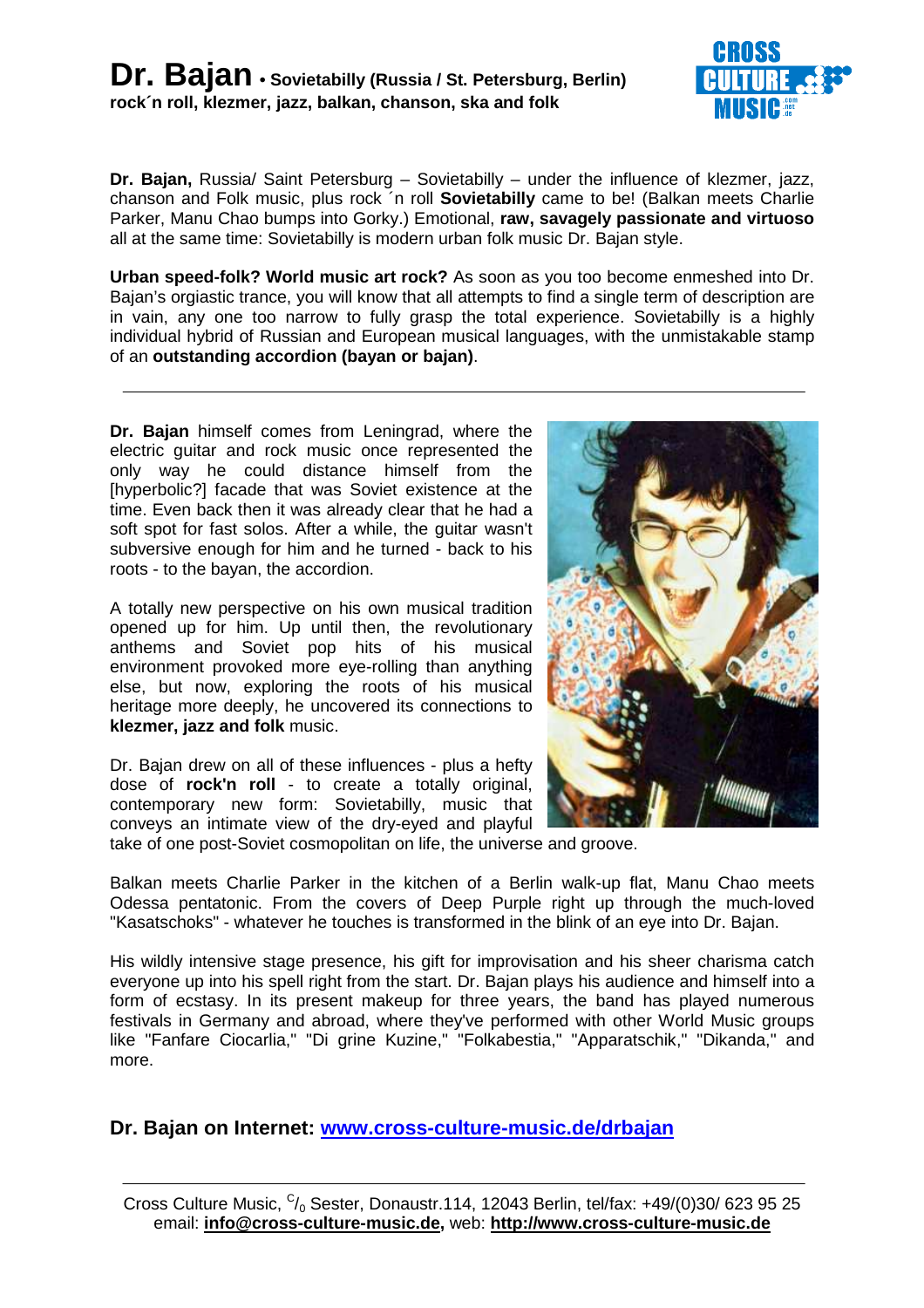

# **Press cuts**

"… **resurrection** of the ancient anarchic spirit of the Leningrad music scene in Germany." Wladimir Kaminer

"… an album containing **SpeedFolkProgPunk for the new century**." Y. Gurzhy (Russendisko)

"… **intoxicating mad humorous spectacle**." Taz 03/2006, Irene Hummel

"… **a highlight of urban world music!**" Ratinger Nachrichten 06/2005

"… they don't play for the money or the audience but to **shout out the rhythm**." M. Degen

"… more ardent than a drunken regiment of Cossacks … **furious, funny and at the same time a perfect concert** concerning craftsmanship … the atmosphere tonight should exclusively be positive." Gießener Zeitung

"… **a crash course through the music cosmos**. … Nasdrovje!" Florian Sedmak

"… no doubt about the ingenuity … **Extremely highbrow complexity**." Christina Seiler, 02/1997

# **Discography**

- Brain Drain (Krasnyi Kommandir/ Roter Kommandeur ) 1994
- Smoke on the Vodka 1995
- Jetzt erst recht! (Vsem Naslo!) 1996
- Made in Aarhus 2000
- Und auch der Sowjetmensch 2001-2002
- Made In Berlin 2004-2005, unpublished
- Sovietabilly 2005
- Fantasmagoria 2006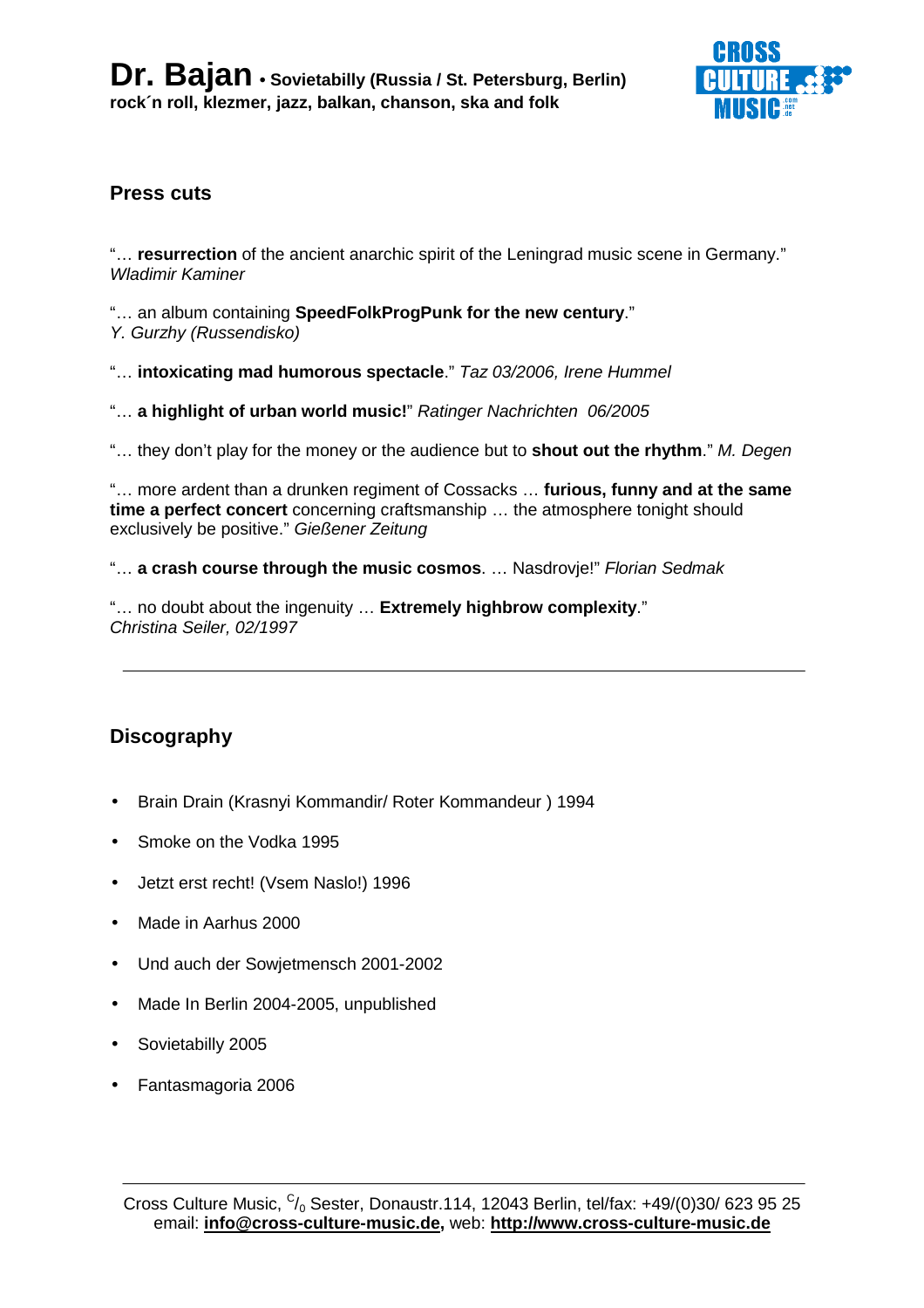

# **biographies**

The **Dr.Bajan Sovietabilly Band** (formerly Dr. Bajan & Brain Drain) performs his unique music on traditional instruments. Aside from his stunning originals, composer Dr. Bajan also astonishes with brilliant cover-versions honouring favourite hits from throughout musical time. The words are in Russian, the band international - a Russian, a Ukrainian, an Italian Swiss and a German - drawing their experience from across a variety of European musical culture genres. The violinist from classical and gypsy music, the double-bassist from the avant-garde spiced with Italian folk music, the drummer with a passion for jazz. **Together they create a fiery mix that infects your feet with dancing, simultaneously going straight to the brain.** With their unbelievably intensive stage presence Nikolai Fomin, Anton Teslia, Davide de Bernardi and Alf Schulze won the sixth "World Wide Music Award" at the "Musica **Vitale" 2004** music festival competition and the Berlin **"Creole"** competition 2008.

### **Dr. Bajan – vocals, bajan**

Bandleader, looks quite young and plays the bajan (accordion) for 15 years. He's from St. Petersburg, Russia. Plays and composes what he likes as cool and vice versa. He predominantly sings in Russian. Influences of Soviet Russian culture (patriotic pioneer songs, hits from Odessa and mainly the alternative Russian Rock) have an effect on his music as well as contemporary styles like Balkan, Jazz, Reggae, Classics and others. His musical gifts are unrestrained live energy, fertile imagination and pliability while performing in the studio.

### **Anton Teslia – violin**

Very young and delicate. Classical and diabolical violinist at once. Born in the Ukraine he grew up in St. Petersburg. He performed with gypsy bands in restaurants and clubs to earn his living during his studies at the Conservatory and to sharpen his outrageous skill for improvisation. Father of a little son. Enjoys his privacy as Metal addict and enthusiastic gambler of flight simulation.

#### **Davide de Bernardi – double bass**

He is of relatively young age, origin Locarno in Italian Switzerland. 15 years ago he came to Berlin to dedicate himself to playing the double bass. Has a lot of experience in different styles of Avantgarde to Freejazz and Balkan music. Fanatic vinyl collector with excellent music knowledge. He mostly prefers Progressive Music and discussion. Very humanistic, social and helpful oriented and bashful of being photographed. He's a fantastic cook, specialised in Italian art of cooking. Father of a little son.

#### **Alf Schulze – drums**

Seems to look older than he really is. Brandenburgian. Nice, cheerful and open-minded. Still looking for the meaning of life. Eager to learn and ambitious. Always keeps his eyes and ears open for something new and much talented for keen nuances. Performs in different stylistic constellations from Classics to Metal. Hates borders, jazz police and the coolness of the Berlin scene. Recently he is as well father of a little son.

Cross Culture Music,  $C/0$  Sester, Donaustr.114, 12043 Berlin, tel/fax: +49/(0)30/ 623 95 25 email: **info@cross-culture-music.de,** web: **http://www.cross-culture-music.de**